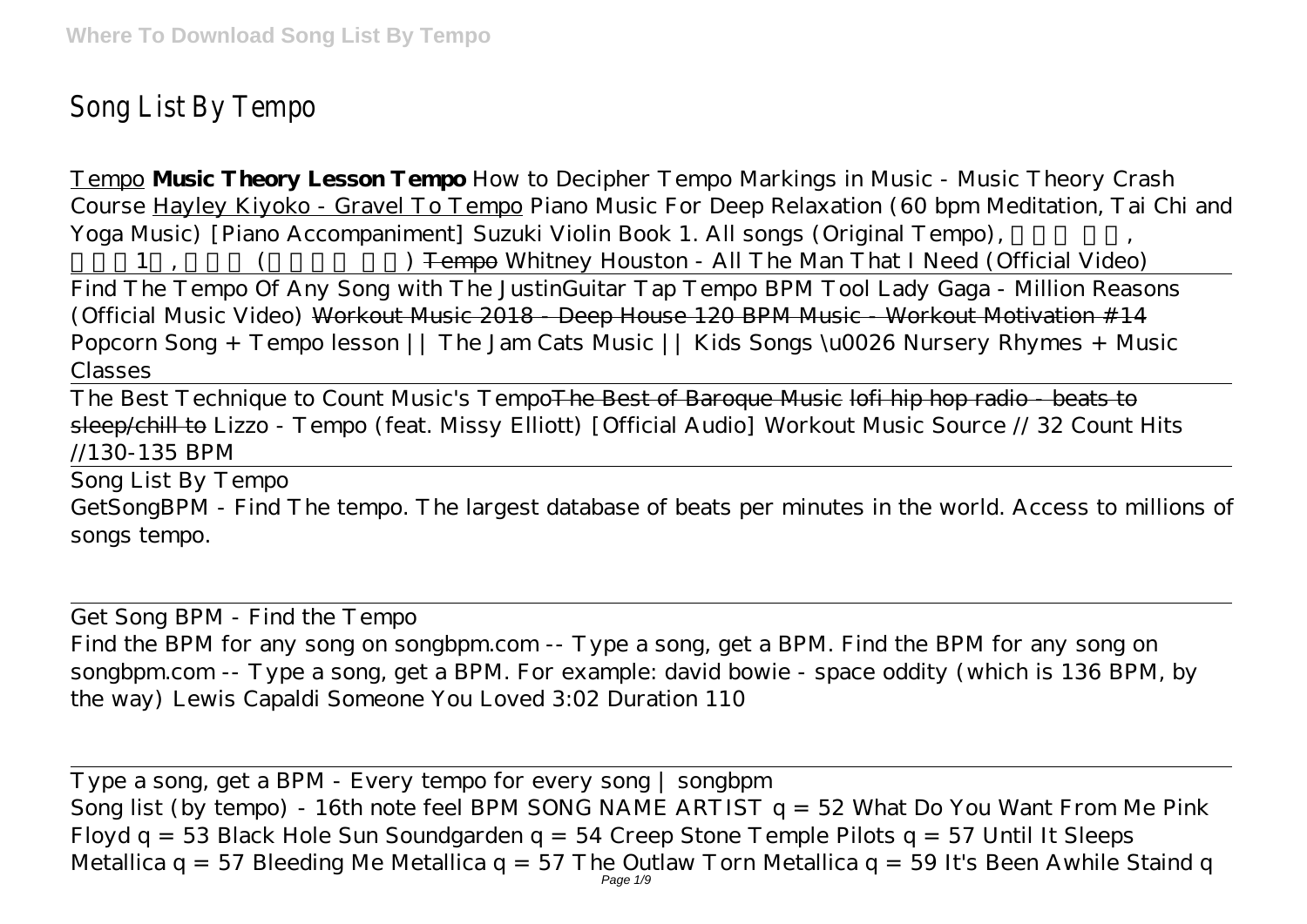= 63 No Sense Candlebox

Music List With Tempos - Play Drums Now Popular Slow-Tempo Songs (continued) Under The Boardwalk (The Drifters) Unfailing Love (Jimmy Needham) We've Only Just Begun (Carpenters) What You Won't Do For Love (Bobby Caldwell) What's Goin' On (Marvin Gaye) When I Said I Do (Clint Black & Lisa Hartman Black) When You Say Nothing At All (Allison Krauss) Wonderful Tonight (Eric Clapton)

Popular Fast-Tempo Songs Browse by Beats Per Minute. These BPM values were generated with MixMeister software: 80: 81: 82: 83: 84: 85: 86: 87: 88: 89: 90: 91: 92: 93: 94: 95: 96: 97: 98: 99 ...

Beats Per Minute (Music Database :: Dave Tompkins) Actually, surprisingly, the tempo changes less than 10 bpm (beats per minute) in the song – which is quite natural for a band to ebb and flow somewhat with tempo. Queen does a genius job of creating so many contrasting feels and placing different emphasises (yes, it's a word) on the beats, that you'd swear the tempo changes drastically, especially at 3:08.

Top 10 Tempo Changes | Fresh Produce

Tempo describes the speed of the pulse/beat of a piece of music. The choice of tempo (speed) of a piece of music has a crucial bearing on its feel and even the genre it sits in. For example, there are some styles of music which have specific tempos – e.g. romantic ballads tend to have a fairly slow tempo, whilst disco music tends to have a fast tempo.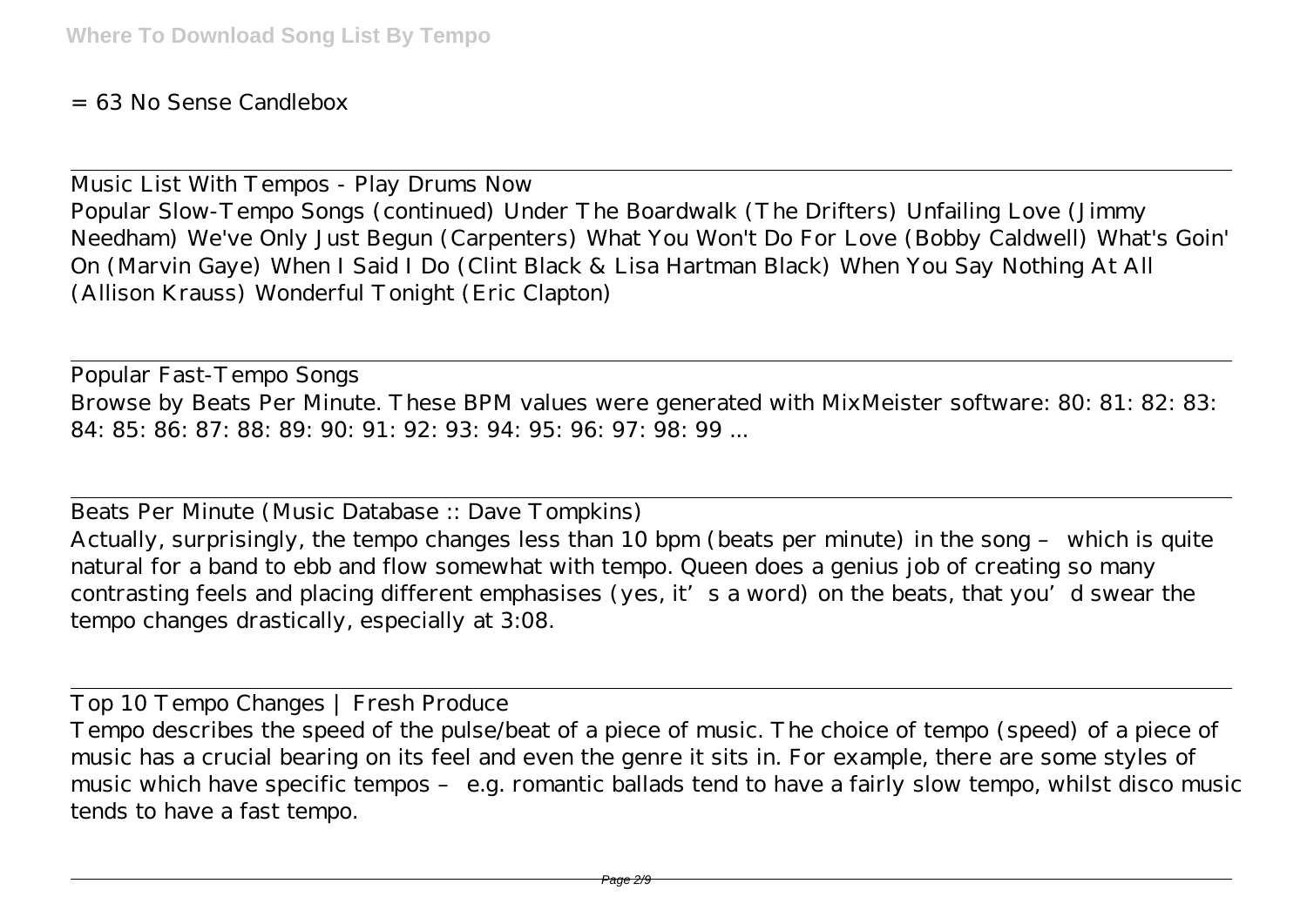Tempo - Music Theory Academy

The tempo of a piece of music is the speed of the underlying beat. Like a heartbeat, it can also be thought of as the 'pulse' of the music. Tempo is measured in BPM, or beats per minute. One ...

Metre and rhythm - Tempo, metre and rhythm - Edexcel ...

Drop your audio file(s) in the song analyzer below and instantly get the Tempo by magic. Detected beats are highlighted on the audio waveform. Hit "download" if you want that we inject the tempo found into the BPM Mp3tag (MP3 files only). Note: if you want to find the song key, use our Song Key Finder instead.

MP3 to BPM (Song Analyser) - GetSongBPM In musical terminology, tempo (Italian for "time"; plural tempos, or tempi from the Italian plural) is the speed or pace of a given piece.In classical music, tempo is typically indicated with an instruction at the start of a piece (often using conventional Italian terms) and is usually measured in beats per minute (or bpm). In modern classical compositions, a "metronome mark" in beats per ...

Tempo - Wikipedia

When it comes to tempo, certain Italian words convey tempo change through specific information about the speed of the music. Some Italian tempos are used more than others (particularly popular are largo , andante , allegro , and presto ), but classical musicians are typically familiar with at least a dozen Italian tempo indications.

Music 101: What Is Tempo? How Is Tempo Used in Music ...

I have collated four of the 52 songs, that fall within 4 bpm of the average tempo. They are Roy Orbison's 'Penny Arcade' from 1969, Ricky Martin's 'Cup of Life' from 1998, Eminem's 'Without Me' from 2002 and the 2007 hit from Fergie, 'Big Girls Don't Cry'.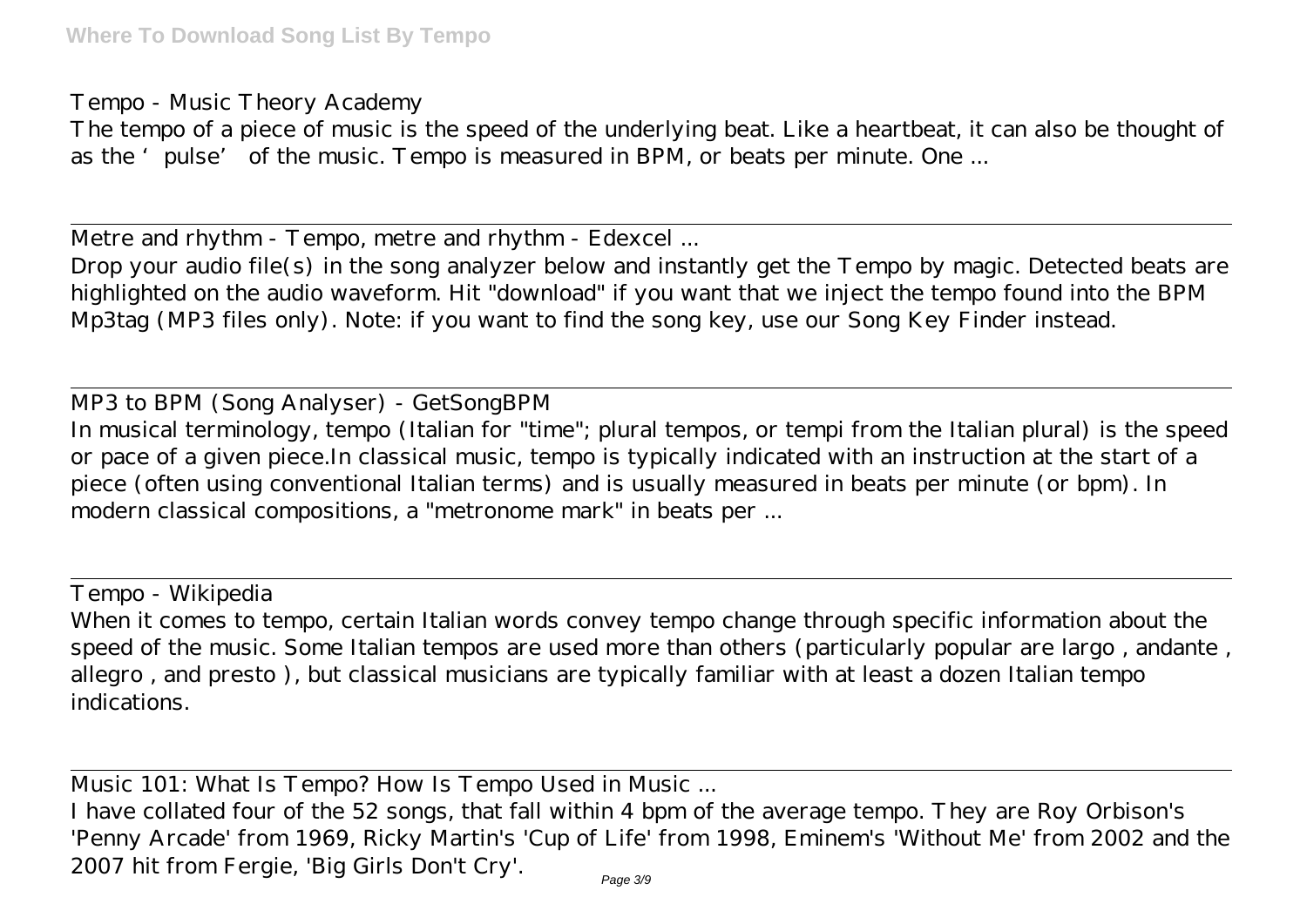Creating a Pop Song Part 2: Tempo Polish singer and songwriter Margaret has recorded songs for four studio albums and one extended play (EP), and made several guest appearances on other artists' releases. Majority of her earlier work is in English, which she attributed partly to the fact that her songs sound better when sung in that language. Before her mainstream debut, she recorded songs for television commercials, and ...

List of songs recorded by Margaret - Wikipedia Finding tempo to a song makes it possible to categorize your music by beat-per-minute and compares songs of different speeds. The tempo is the speed at which a piece of music moves in time. When the beat speeds up or slows down, the tempo also changes. Think of the beat or tempo as the pace at which you dance or tap your foot to the music.

How to Find Tempos to a Song | Our Pastimes Share your videos with friends, family, and the world

Slow Tempo Songs - YouTube Tempo, a Single by Lizzo. Released 20 March 2019 on Atlantic. Genres: Pop Rap, Southern Hip Hop. Featured peformers: Missy Elliott (featured).

Tempo by Lizzo (Single, Pop Rap ... - Rate Your Music Released after Regina's successful show Transversal Do Tempo, the album's concept was to portray the perplexity in the face of Brazil's complexity. Its biggest hit was Milton Nascimento 's "Morro Velho," but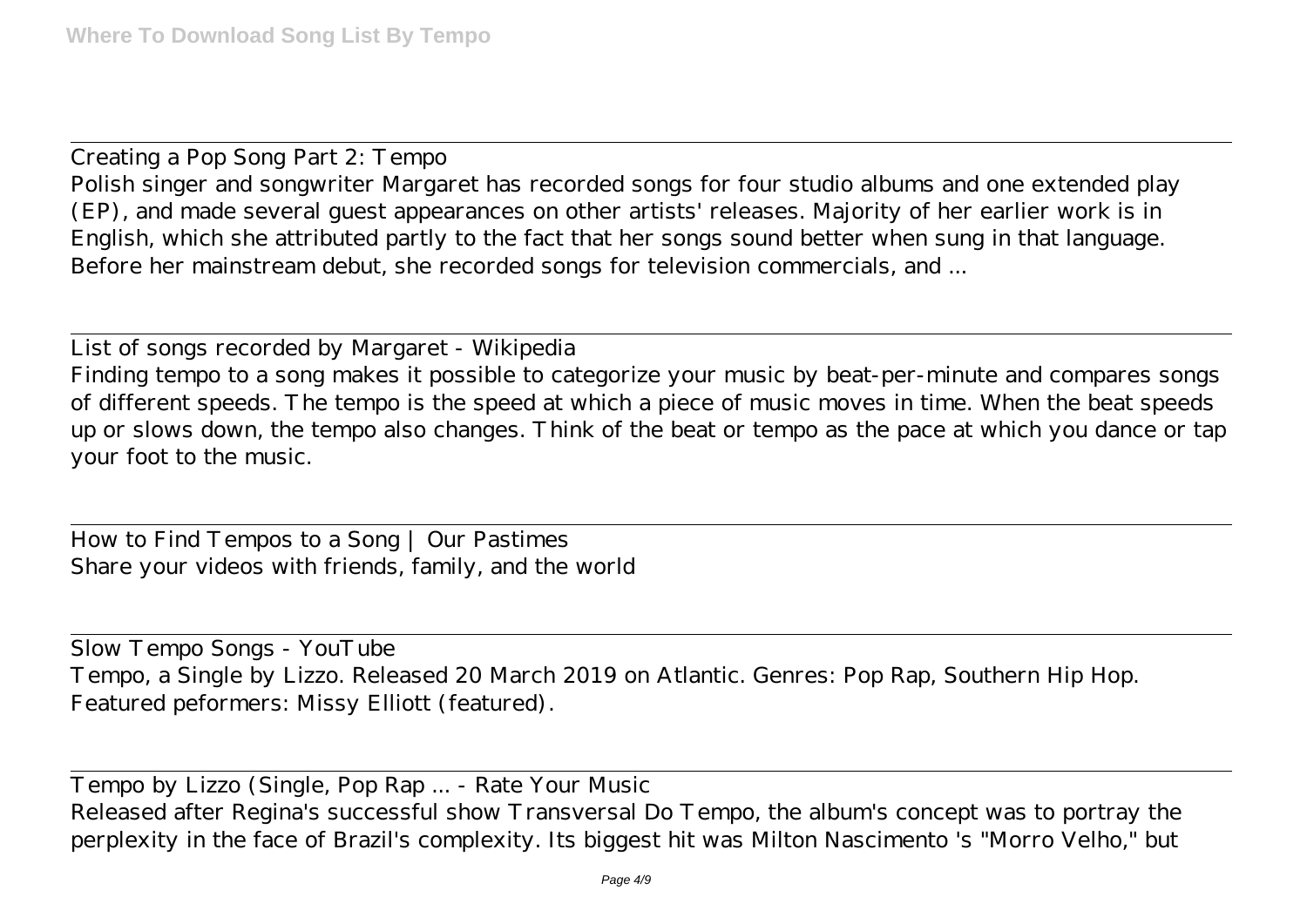"Fascinação," "Sinal Fechado," "Deus Lhe Pague," "O Rancho Da Goiabada," "Saudosa Maloca," "Querelas Do Brasil," and "Cartomante" also were successful.

Transversal do Tempo - Elis Regina | Songs, Reviews ...

Basic Tempo Markings. From slowest to fastest: Larghissimo – very, very slow (24 BPM and under) Grave – slow and solemn (25–45 BPM) Lento – very slow (40–60 BPM) Largo – slowly (45–50 BPM) Larghetto – quite broadly (60–69 BPM) Adagio – slow and stately (66–76 BPM) Adagietto – quite slow (72–76 BPM)

Tempo **Music Theory Lesson Tempo** How to Decipher Tempo Markings in Music - Music Theory Crash Course Hayley Kiyoko - Gravel To Tempo Piano Music For Deep Relaxation (60 bpm Meditation, Tai Chi and Yoga Music) [Piano Accompaniment] Suzuki Violin Book 1. All songs (Original Tempo), *스즈키1권, 모든곡 (오리지널 템포)* Tempo *Whitney Houston - All The Man That I Need (Official Video)* Find The Tempo Of Any Song with The JustinGuitar Tap Tempo BPM Tool Lady Gaga - Million Reasons (Official Music Video) Workout Music 2018 - Deep House 120 BPM Music - Workout Motivation #14 *Popcorn Song + Tempo lesson || The Jam Cats Music || Kids Songs \u0026 Nursery Rhymes + Music Classes*

The Best Technique to Count Music's TempoThe Best of Baroque Music lofi hip hop radio - beats to sleep/chill to Lizzo - Tempo (feat. Missy Elliott) [Official Audio] Workout Music Source // 32 Count Hits //130-135 BPM

Song List By Tempo

GetSongBPM - Find The tempo. The largest database of beats per minutes in the world. Access to millions of songs tempo.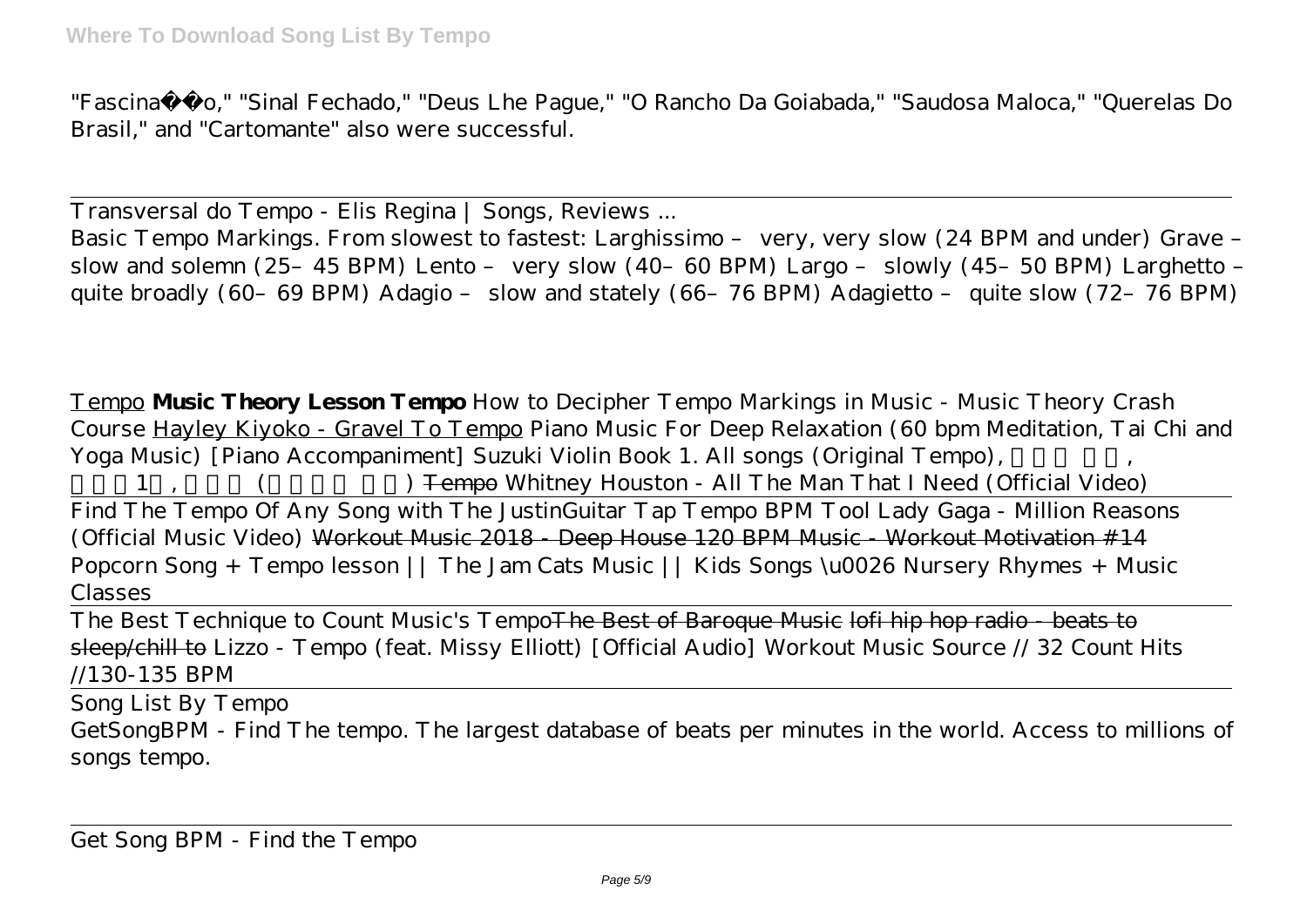Find the BPM for any song on songbpm.com -- Type a song, get a BPM. Find the BPM for any song on songbpm.com -- Type a song, get a BPM. For example: david bowie - space oddity (which is 136 BPM, by the way) Lewis Capaldi Someone You Loved 3:02 Duration 110

Type a song, get a BPM - Every tempo for every song | songbpm Song list (by tempo) - 16th note feel BPM SONG NAME ARTIST  $q = 52$  What Do You Want From Me Pink Floyd q = 53 Black Hole Sun Soundgarden q = 54 Creep Stone Temple Pilots q = 57 Until It Sleeps Metallica q = 57 Bleeding Me Metallica q = 57 The Outlaw Torn Metallica q = 59 It's Been Awhile Staind q = 63 No Sense Candlebox

Music List With Tempos - Play Drums Now Popular Slow-Tempo Songs (continued) Under The Boardwalk (The Drifters) Unfailing Love (Jimmy Needham) We've Only Just Begun (Carpenters) What You Won't Do For Love (Bobby Caldwell) What's Goin' On (Marvin Gaye) When I Said I Do (Clint Black & Lisa Hartman Black) When You Say Nothing At All (Allison Krauss) Wonderful Tonight (Eric Clapton)

Popular Fast-Tempo Songs Browse by Beats Per Minute. These BPM values were generated with MixMeister software: 80: 81: 82: 83: 84: 85: 86: 87: 88: 89: 90: 91: 92: 93: 94: 95: 96: 97: 98: 99 ...

Beats Per Minute (Music Database :: Dave Tompkins)

Actually, surprisingly, the tempo changes less than 10 bpm (beats per minute) in the song – which is quite natural for a band to ebb and flow somewhat with tempo. Queen does a genius job of creating so many contrasting feels and placing different emphasises (yes, it's a word) on the beats, that you'd swear the tempo changes drastically, especially at 3:08.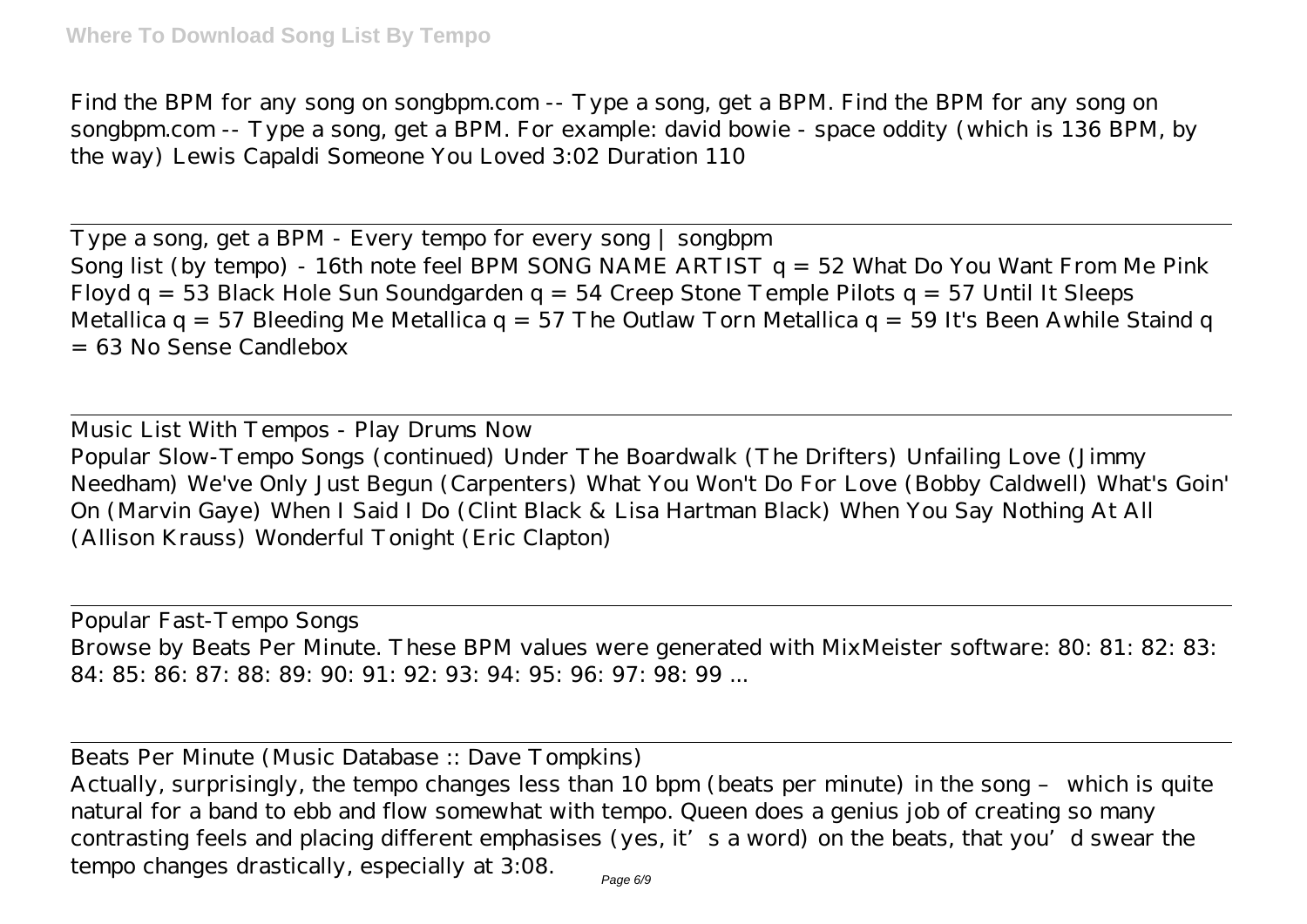Top 10 Tempo Changes | Fresh Produce Tempo describes the speed of the pulse/beat of a piece of music. The choice of tempo (speed) of a piece of music has a crucial bearing on its feel and even the genre it sits in. For example, there are some styles of music which have specific tempos – e.g. romantic ballads tend to have a fairly slow tempo, whilst disco music tends to have a fast tempo.

Tempo - Music Theory Academy The tempo of a piece of music is the speed of the underlying beat. Like a heartbeat, it can also be thought of as the 'pulse' of the music. Tempo is measured in BPM, or beats per minute. One ...

Metre and rhythm - Tempo, metre and rhythm - Edexcel ...

Drop your audio file(s) in the song analyzer below and instantly get the Tempo by magic. Detected beats are highlighted on the audio waveform. Hit "download" if you want that we inject the tempo found into the BPM Mp3tag (MP3 files only). Note: if you want to find the song key, use our Song Key Finder instead.

MP3 to BPM (Song Analyser) - GetSongBPM

In musical terminology, tempo (Italian for "time"; plural tempos, or tempi from the Italian plural) is the speed or pace of a given piece.In classical music, tempo is typically indicated with an instruction at the start of a piece (often using conventional Italian terms) and is usually measured in beats per minute (or bpm). In modern classical compositions, a "metronome mark" in beats per ...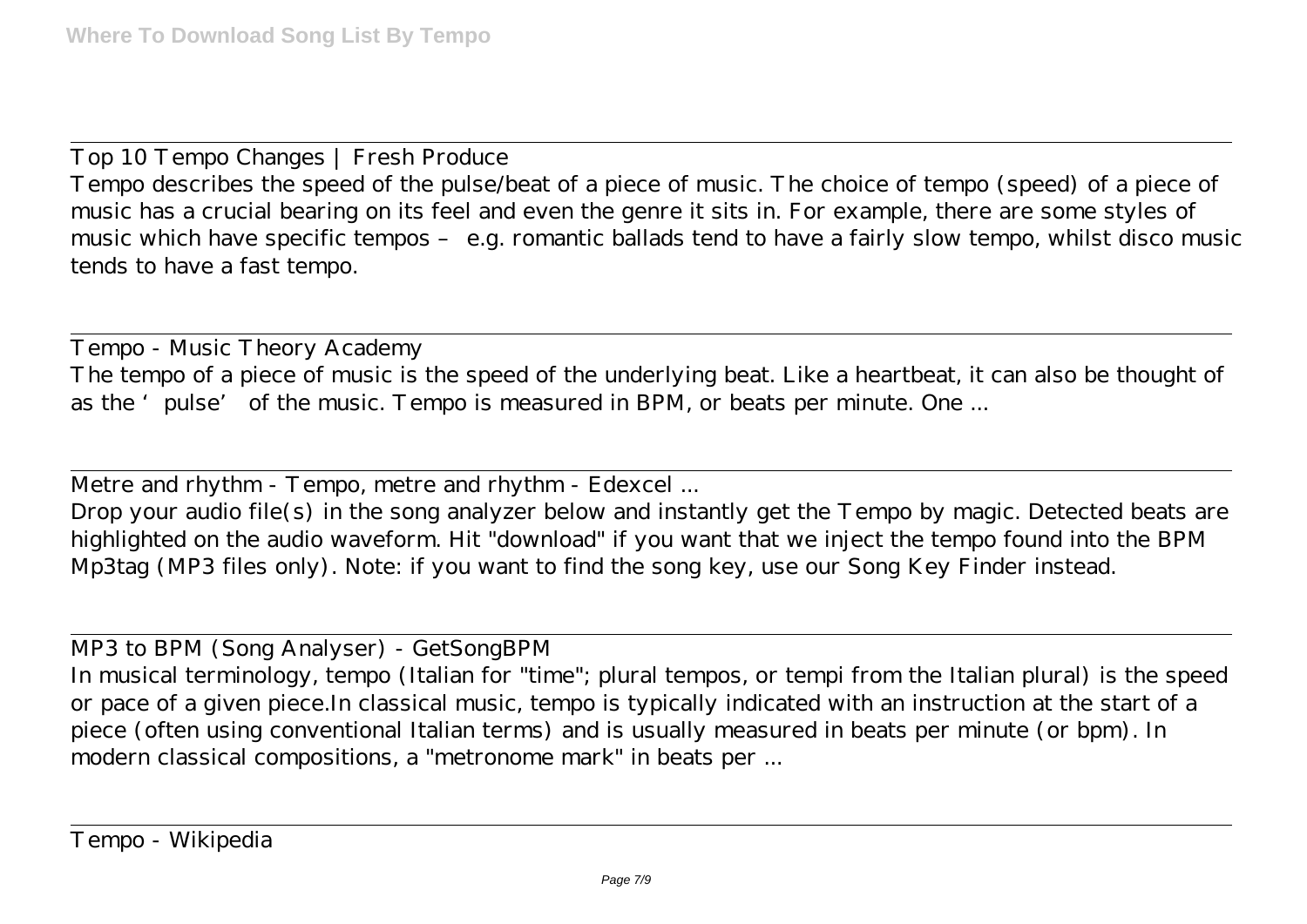When it comes to tempo, certain Italian words convey tempo change through specific information about the speed of the music. Some Italian tempos are used more than others (particularly popular are largo , andante , allegro , and presto ), but classical musicians are typically familiar with at least a dozen Italian tempo indications.

Music 101: What Is Tempo? How Is Tempo Used in Music ...

I have collated four of the 52 songs, that fall within 4 bpm of the average tempo. They are Roy Orbison's 'Penny Arcade' from 1969, Ricky Martin's 'Cup of Life' from 1998, Eminem's 'Without Me' from 2002 and the 2007 hit from Fergie, 'Big Girls Don't Cry'.

Creating a Pop Song Part 2: Tempo Polish singer and songwriter Margaret has recorded songs for four studio albums and one extended play (EP), and made several guest appearances on other artists' releases. Majority of her earlier work is in English, which she attributed partly to the fact that her songs sound better when sung in that language. Before her mainstream debut, she recorded songs for television commercials, and ...

List of songs recorded by Margaret - Wikipedia

Finding tempo to a song makes it possible to categorize your music by beat-per-minute and compares songs of different speeds. The tempo is the speed at which a piece of music moves in time. When the beat speeds up or slows down, the tempo also changes. Think of the beat or tempo as the pace at which you dance or tap your foot to the music.

How to Find Tempos to a Song | Our Pastimes Share your videos with friends, family, and the world